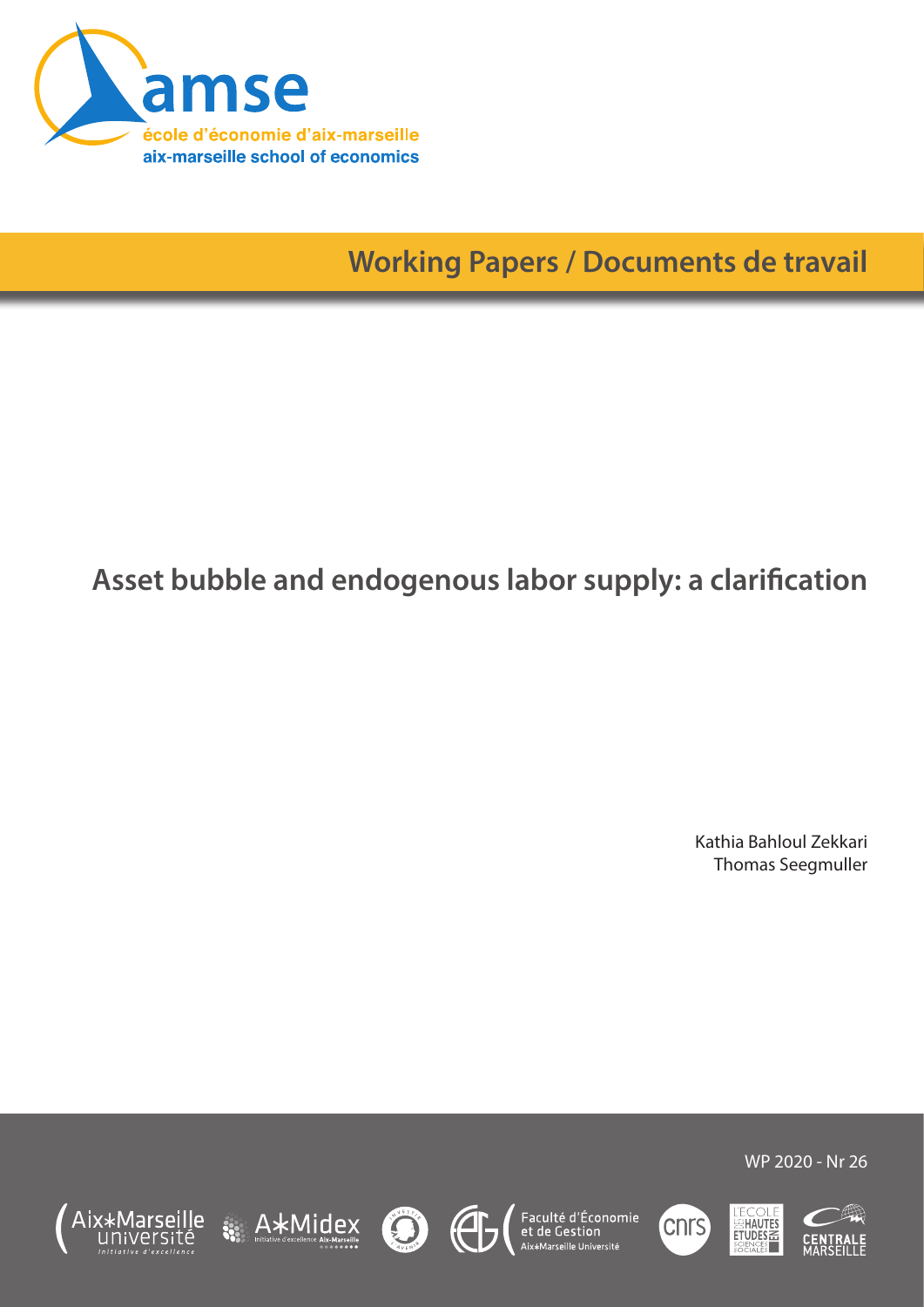## Asset bubble and endogenous labor supply: a clarification

Kathia Bahloul Zekkari <sup>∗</sup>and Thomas Seegmuller†‡

July 7, 2020

#### Abstract

This paper analyzes the link between asset bubbles, endogenous labor and capital. The question is whether endogenous labor, per se, can explain a crowding-in effect of the bubble, i.e. higher levels of capital and labor. With respect to the existing literature, our contribution is twofold. First, we explicitly and theoretically derive the conditions to have a crowding-in effect of the bubble. Second, the utility function we consider allows us to show that this result does not require an arbitrarily high elasticity of intertemporal substitution in consumption. Our result still holds for a unit value of this elascticity (Cobb-Douglas utility).

JEL classification: E22, E44, J22

Keywords: Asset bubbles, crowding-in effect, endogenous labor, overlapping generations.

<sup>∗</sup>Corresponding author. Aix Marseille Univ, CNRS, AMSE, Marseille, France. 5-9 Boulevard Maurice Bourdet, 13001 Marseille, France. E-mail: kathia.zekkari@univ-amu.fr.

<sup>†</sup>Aix Marseille Univ, CNRS, AMSE, Marseille, France. 5-9 Boulevard Maurice Bourdet, 13001 Marseille, France. E-mail: thomas.seegmuller@univ-amu.fr.

<sup>‡</sup>This work was supported by French National Research Agency grants ANR-17-EURE-0020 and ANR-15-CE33-0001-01.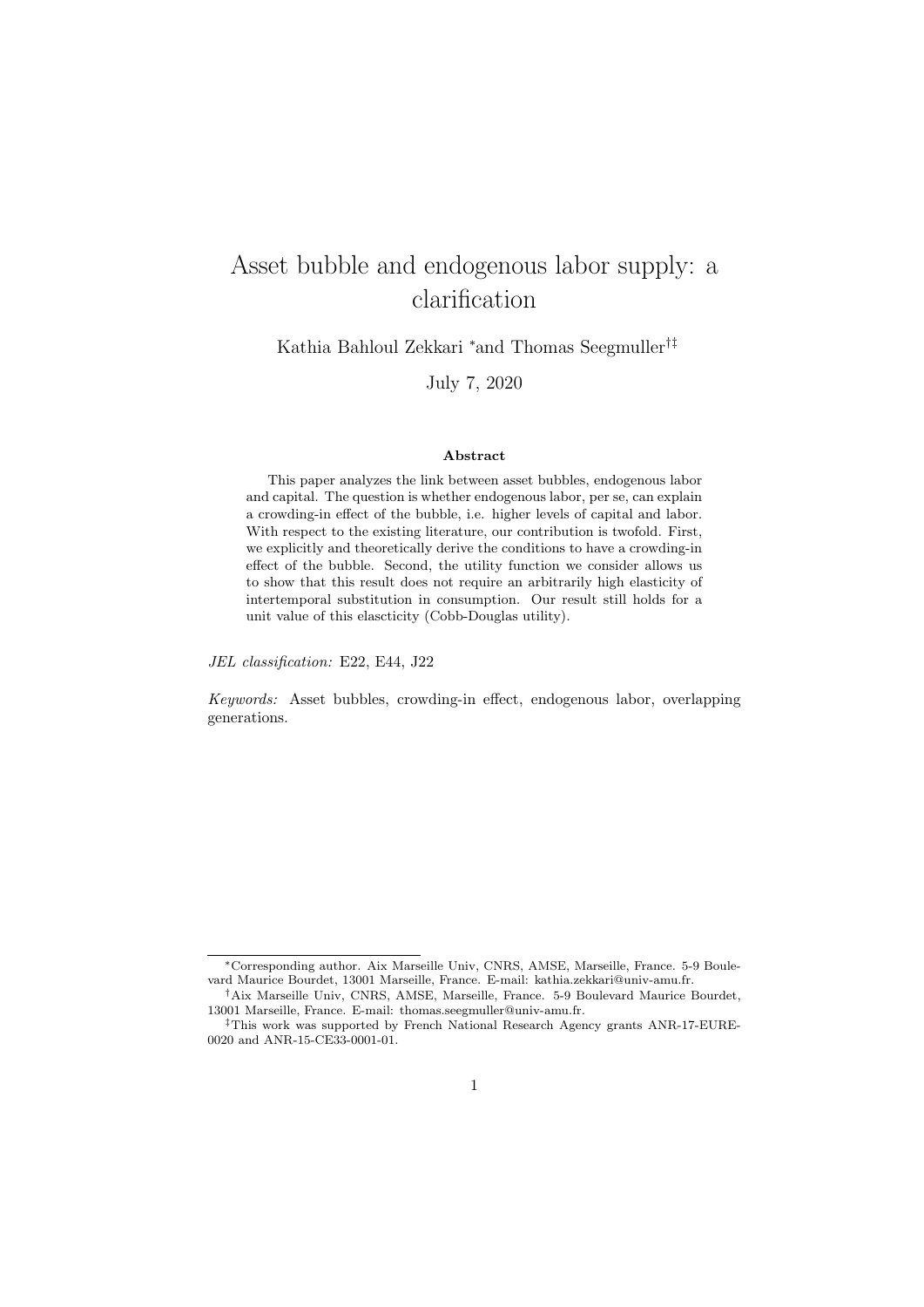### 1 Introduction

Some recent episodes of asset bubbles, measured by the difference between the market price and the market fundamental, are characterized by the sharp increase of asset prices followed by a contraction, causing a great recession of economic activity and waves of job destructions. Many countries have witnessed this phenomenon, for instance, the United States during 2000-2007 and Japan during 1980-1990. Asset bubble periods are associated to high levels of employment and capital stock, and boom in economic activity (Martin and Ventura (2012), Miao and Wang (2016), Hashimoto and Im (2019)). After the collapse of housing and asset prices in the U.S in 2007, the average annual labor hours recorded a decline of  $1.83\%$  in 2009 (OECD database). Despite these observations, the relationship between rational bubbles and employment has not been extensively investigated in macroeconomics. The purpose of this paper is to address this relationship.

In their seminal studies, Tirole (1985) and Weil (1987) show that deterministic and stochastic bubbles have a recessionary effect on GDP, by absorbing a share of over-saving which leads to lower capital and increase the interest rate. This is the so-called crowding-out effect of bubble, but is hard to reconcile with the observations. Thus, recent works exhibit different mechanisms explaining that bubbly episodes are characterized by the boom of productive capital and its bursting causes depression, meaning that there is a crowding-in effect of the bubble. For instance, Martin and Ventura (2012) or Hirano and Yanagawa (2016) rely on the existence of heterogeneous investment projects, Fahri and Tirole (2012) focus on the liquidity role of bubbles, Kocherlakota (2009) assumes that the bubble plays the role of collateral in the credit constraint, while Raurich and Seegmuller (2019) make a distinction between liquid bubbles and illiquid capital. However, these studies are not interested in the link between asset bubbles and employment.

Our paper contributes to the few literature that investigates the relationship between bubbles and employment provided some mechanism explaining that asset bubbles raise employment. Among the others, Miao et al. (2016) incorporate endogenous credit constraints. Under optimistic beliefs, the firms can borrow more because their value used as a collateral is higher. In that case, they are hiring more. Kunieda *et al.* (2017) rely on the existence of heterogeneous investment projects. The mechanism is close to the one introduced in Martin and Ventura (2012), but is extended to a model with unemployment. Investors having the projects with the higher return sell the bubble to those which have projects with lower returns to increase their investment, capital and employment. Finally, Kocherlakota (2011) combines overlapping generations to a matching model on the labor market. Following a crash of the bubble, the increase of unemployment is due to the zero lower bound of the interest rate imposed by the monetary authority, which restricts the liquidity in periods of recession. Hence, in all these papers, the positive link between the bubble and employment is driven by some form of credit or liquidity constraint.

Shi and Suen (2014) adopt another strategy, which does not rely on the exis-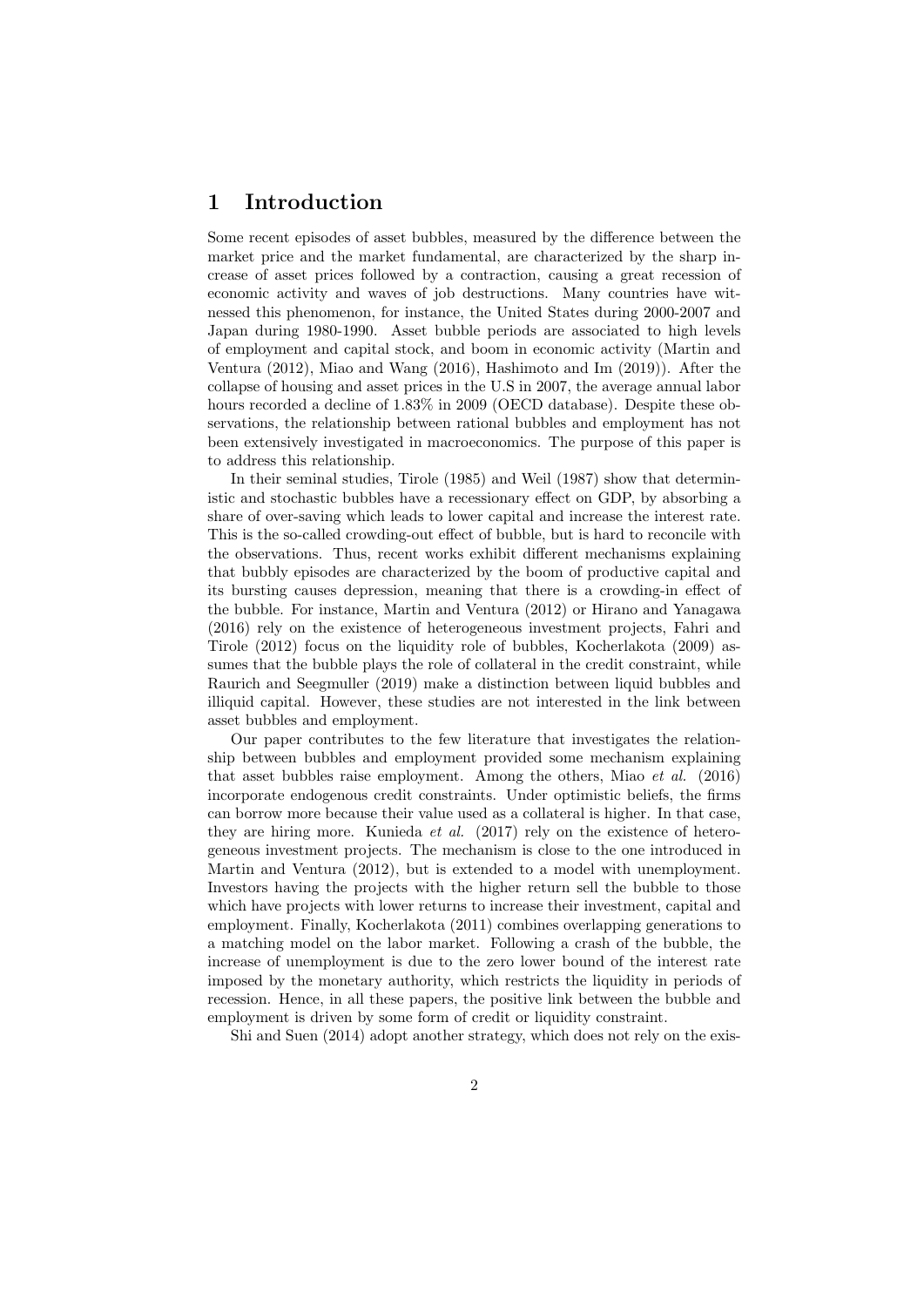tence of a credit constraint. They extend the Tirole (1985) model to endogenous labor and highlight that asset bubbles can promote capital and labor. A higher interest rate at the bubbly steady state may be in accordance with higher capital when labor is higher too. The main mechanism goes through the labor supply. It should strongly increase with respect to the interest rate. Considering a separable utility function over consumptions, Shi and Suen (2014) highlight, using a calibration, that it requires a high elasticity of intertemporal substitution in consumption. However, the empirical estimations show that realistic values of this elasticity are between 1 and 2 (Gruber (2013), Mulligan (2002), Vissing-Jorgensen and Attanasio (2003)), while Shi and Suen (2014) calibration is 6.66. In addition, they don't provide an explicit and theoretical proof of their result.<sup>1</sup>

This paper fills these gaps. We consider an overlapping generations model with a non-separable utility function over consumptions, that allows to disentangle the elasticity of intertemporal substitution in consumption and the degree of homogeneity over consumptions when young and old, and endogenous labor. Of course, our utility function admits as a particular case the Shi and Suen (2014) specification. At the first period of life, each agent works, consumes and saves, and at the second period, she only consumes. There is a portfolio choice between the investment in productive capital and in a purely speculative asset.

Comparing the bubbleless and bubbly steady states, we theoretically show that the bubble may have a crowding-in effect on capital and labor, i.e. the levels of capital and labor are higher when there is a positive bubble. The main idea is the following. When there is a bubble, the interest rate is higher because the bubble compensates the shortage of asset and reduces over-savings. In that case, capital can increase only if labor increases too. This happens when the labor supply is positively correlated with the interest rate. Under a separable utility function, Shi and Suen (2014) emphasizes that this requires a high elasticity of intertemporal substitution in consumption. We theoretically show that this is no more the case when one considers a more general family of non-separable utility functions. A bubble has a crowding-in effect on labor and capital for a realistic interval of elasticities of intertemporal substitution in consumption, which encompasses the Cobb-Douglas case. Therefore, we show that under realistic parameterizations, endogenous labor per se is a channel which may explain the crowding-in effect of bubbles.

Our paper is organized as follows. Next section presents the model and defines an intertemporal equilibrium. Sections 3 describes the steady state equilibrium with and without bubble and determines the condition for the existence of asset bubble. Section 4 figures out the condition under which the asset bubble has a crowding-in effect, i.e. raises employment and capital. The last section concludes.

<sup>&</sup>lt;sup>1</sup>In fact, the reader does not know if the condition in their Proposition 3 is satisfied or not.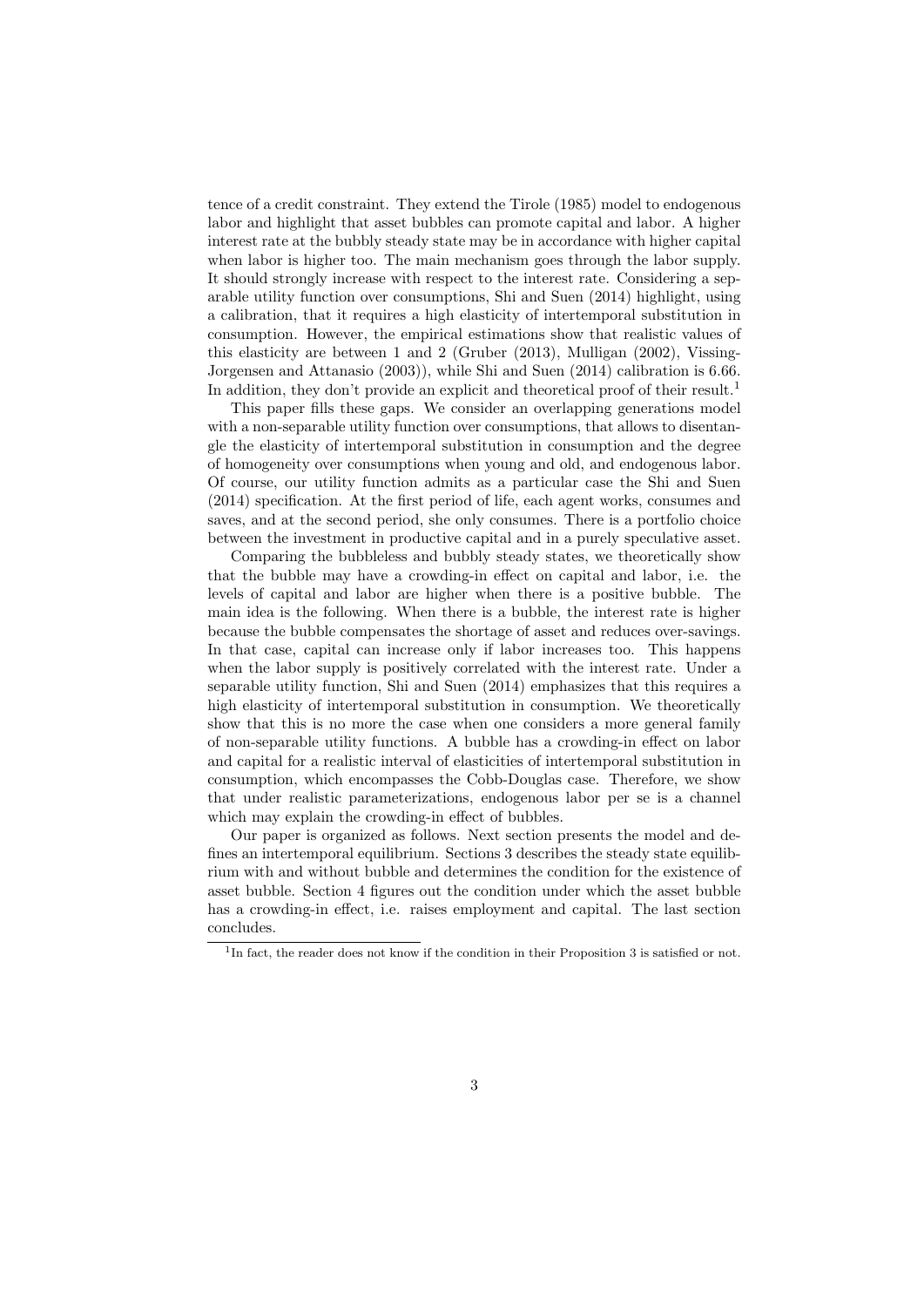#### 2 Model

We consider an economy with two types of agents, households and firms. Time is discrete,  $t = 0, 1, 2, \ldots + \infty$ . We describe the behavior of this two types of agents and, finally, define an intertemporal equilibrium.

#### 2.1 Households

We consider an overlapping generations (OLG) model in which consumers live two periods: young and old ages. In each period of time  $t \geq 0$ , a new generation of identical consumers is born with a population size  $N_t = (1 + n)^t$  growing at the rate  $n > -1$ . Each young households supplies elastically labor  $(l_t)$ . At the first period of life, each household works and earns a wage income  $w_t$ , consumes  $c_{1t}$  and saves through two types of assets. Each saver makes a portfolio choice between investing in productive capital,  $s_t$ , and holding  $m_t$  units of an intrinsically useless paper asset, for instance "money", which has a positive value  $P_t \geq 0$ . In the second period, the household consumes  $c_{2t+1}$ , that is, the returns on productive investment  $(R_{t+1}s_t)$  and useless asset  $(P_{t+1}m_t)$ , where  $R_{t+1}$  and  $P_{t+1}$  denote the interest factor on capital and the price of the intrinsically useless asset at time  $t + 1$ , respectively.<sup>2</sup>

The utility over the life-cycle is given by:

$$
U(c_{1t}, c_{2t+1}, l_t) = \frac{1}{\pi} \left[ c_{1t}^{\frac{\theta-1}{\theta}} + \gamma c_{2t+1}^{\frac{\theta-1}{\theta}} \right]^{\frac{\pi\theta}{\theta-1}} - V \frac{l_t^{1+\mu}}{1+\mu}
$$
(1)

where  $\pi \in (0, 1]$  denotes the degree of homogeneity of the utility for consumption,  $V > 0$  a constant parameter of disutility of work,  $\mu \geq 0$  the inverse of the Frisch elasticity of labor supply,  $\gamma \in (0,1)$  the subjective discount factor and  $\theta \geq 1$  the intertemporal elasticity of substitution in consumption. Note that we restrict our attention to configurations where  $\theta$  is not lower than 1 to focus on saving functions which do not decrease with the interest factor  $R_{t+1}$ .

This utility function allows us to consider several well-known utilities as particular cases. Especially, when  $\pi = (\theta - 1)/\theta$ , the utility is separable between consumption in both periods, with an elasticity of intertemporal substitution of consumption equal to  $\theta$ . This is the specification considered in Shi and Suen (2014). When  $\pi = 1$ , the utility over consumptions is CES. It is Cobb-Douglas if in addition  $\theta = 1$ .

Taking  $(w_t, P_t, P_{t+1}, R_{t+1})$  as given, the consumer's problem is to choose an allocation  $(c_{1t}, c_{2t+1}, s_t, m_t, l_t)$  that maximizes her lifetime utility (1) subject to the budget constraints:

$$
c_{1t} + s_t + P_t m_t = w_t l_t \tag{2}
$$

$$
c_{2t+1} = R_{t+1}s_t + P_{t+1}m_t \tag{3}
$$

<sup>2</sup>As it is often assumed in overlapping generations economy where the period is long, we assume complete depreciation of capital after one period of use, which means that  $R_{t+1}$ represents equivalently the gross return of capital or the interest rate.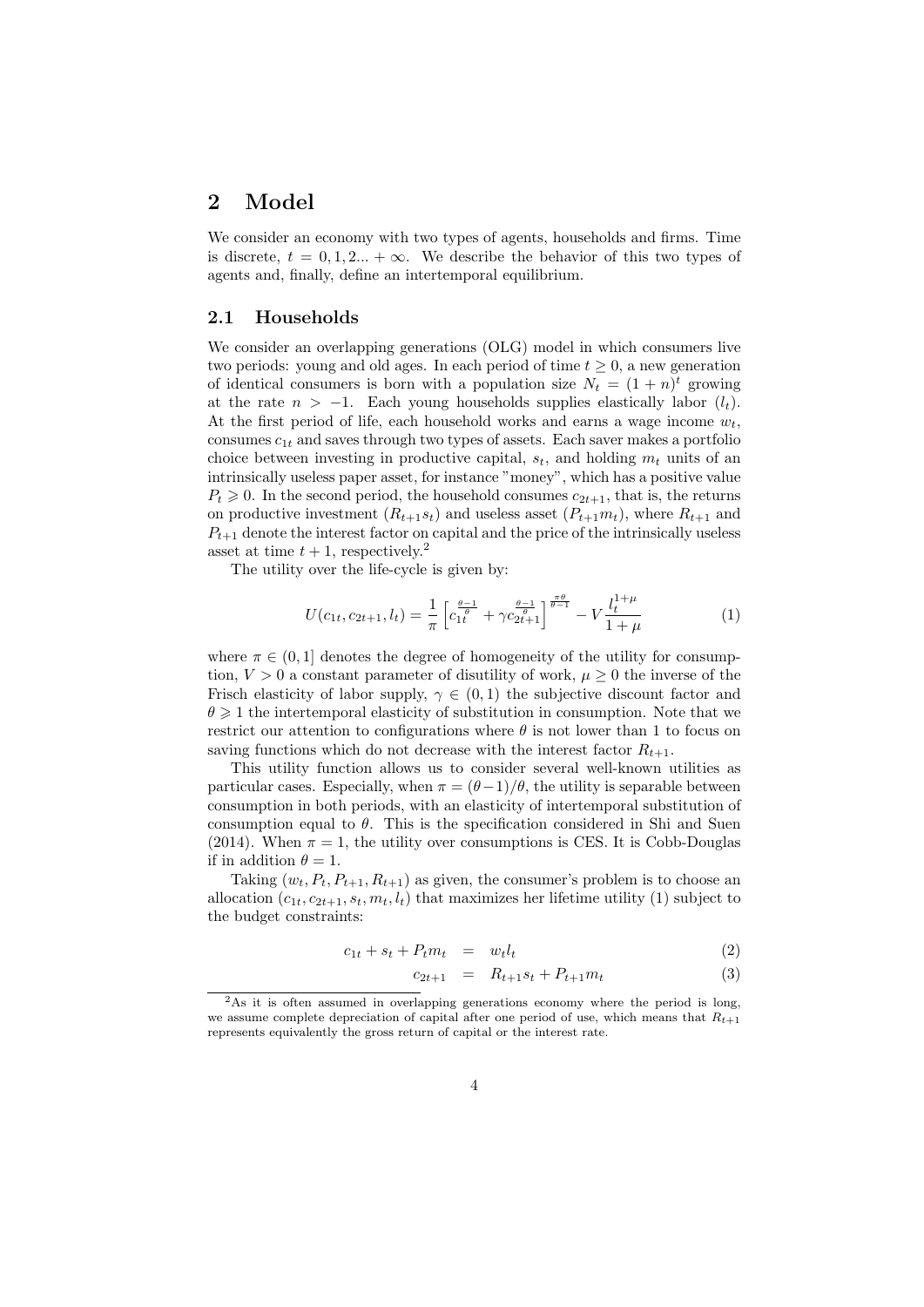The first-order conditions for this problem are given by:

$$
c_{1t}^{\frac{-1}{\theta}} = \gamma R_{t+1} c_{2t+1}^{\frac{-1}{\theta}} \quad \text{and} \quad V l_t^{\mu} = c_{1t}^{\frac{-1}{\theta}} w_t \left[ c_{1t}^{\frac{\theta-1}{\theta}} + \gamma c_{2t+1}^{\frac{\theta-1}{\theta}} \right]^{\frac{\pi\theta}{\theta-1} - 1} \tag{4}
$$

and the no arbitrage condition between capital and the useless asset:

$$
P_t R_{t+1} = P_{t+1} \tag{5}
$$

When there is a bubble on the useless asset,  $P_t > 0$  and the returns on productive capital is equal to the returns of holding the speculative bubble. In other words, the bubble must grow at the rate of interest. Using these equations, we obtain:

$$
c_{1t} = \frac{w_t l_t}{1 + \gamma^\theta R_{t+1}^{\theta - 1}} \quad , \quad c_{2t+1} = \frac{\gamma^\theta R_{t+1}^\theta w_t l_t}{1 + \gamma^\theta R_{t+1}^{\theta - 1}}, \tag{6}
$$

$$
s_t + P_t m_t = \frac{\gamma^{\theta} R_{t+1}^{\theta - 1}}{1 + \gamma^{\theta} R_{t+1}^{\theta - 1}} w_t l_t \tag{7}
$$

and, substituting (6) into (4), we get:

$$
l_t = [V^{-\frac{1}{\pi}} w_t (1 + \gamma^{\theta} R_{t+1}^{\theta - 1})^{\frac{1}{\theta - 1}}]^{\frac{\pi}{1 + \mu - \pi}}
$$
(8)

Note that the second order condition for the labor choice requires  $1 + \mu > \pi$ , which implies that the labor supply is increasing with the wage  $w_t$  and the interest factor  $R_{t+1}$ .

#### 2.2 Firms

In the economy, there is a continuum of identical and competitive firms of unit mass. Each firm rents capital  $K_t$  and hires labor  $L_t$  at interest rate  $R_t$  and wage  $w_t$ , respectively. Production is given by the following Cobb Douglas technology:

$$
Y_t = A K_t^{\beta} L_t^{1-\beta}
$$

with  $A > 0$  and  $0 < \beta < 1$ . Profit maximization yields:

$$
w_t = (1 - \beta)K_t^{\beta}L_t^{-\beta}
$$
 and  $R_t = \beta K_t^{\beta - 1}L_t^{1 - \beta}$  (9)

#### 2.3 Intertemporal equilibrium

Labor marker clears in each period, so that  $l_t = L_t/N_t$ . Using (9), the equilibrium wage and interest rate can be expressed as:

$$
w_t = (1 - \beta)k_t^{\beta}l_t^{-\beta} \quad \text{and} \quad R_t = \beta k_t^{\beta - 1}l_t^{1 - \beta} \tag{10}
$$

where  $k_t = K_t/N_t$  denotes the capital stock per worker.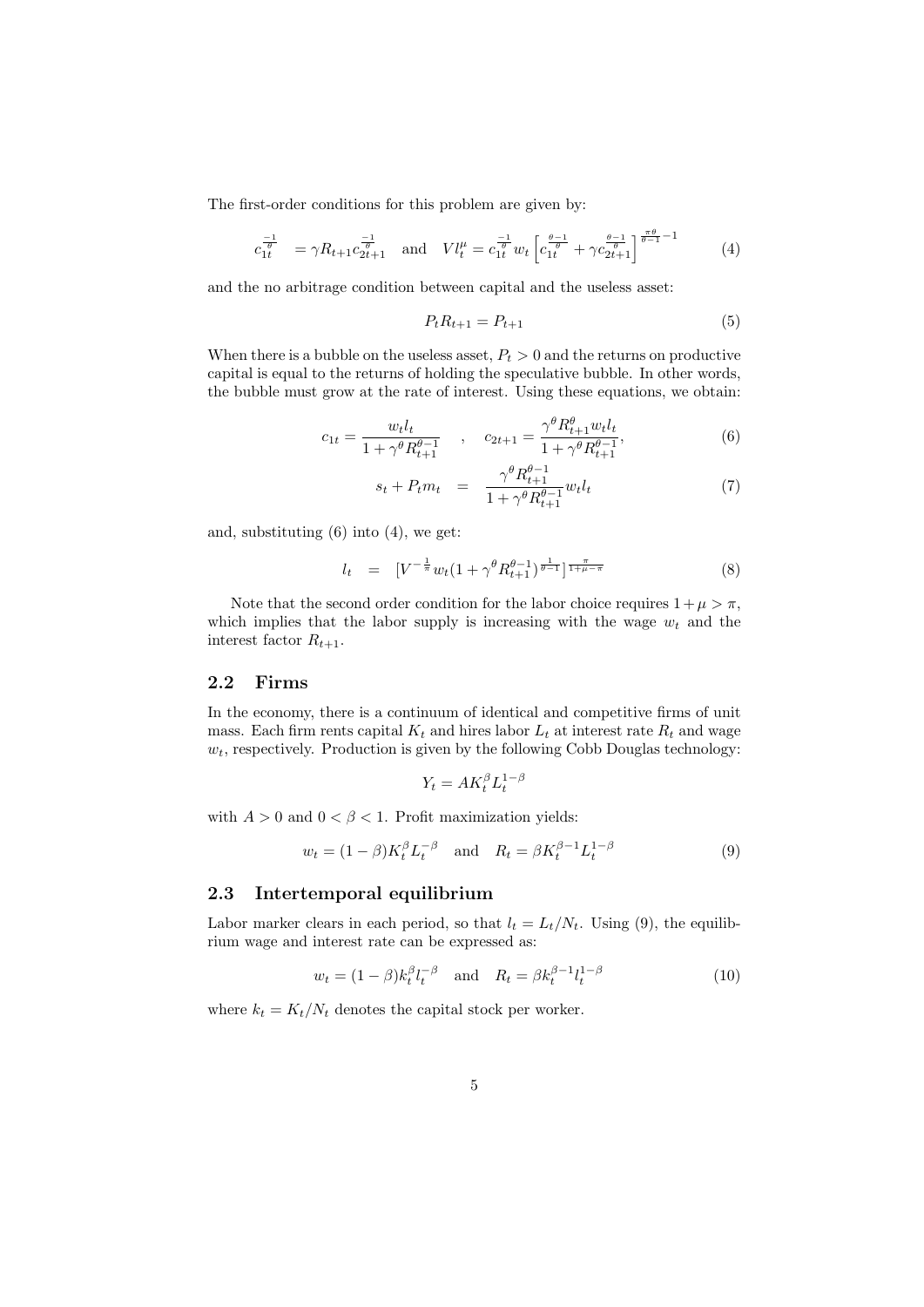Equilibrium on the asset market requires that aggregate savings of young households is used to buy the useless bubble and the future capital stock.<sup>3</sup>

$$
K_{t+1} + P_t m_t N_t = N_t S_t \tag{11}
$$

The total supply of the intrinsically useless asset is constant over time and is denoted by  $M > 0$ . Since this asset has no fundamental value, it is a (pure) bubble when its price is strictly positive, i.e.  $P_t > 0$ . Each young household buy  $m_t$  units of asset bubbles, meaning that at equilibrium,

$$
N_t m_t = M \tag{12}
$$

Let  $b_t = P_t m_t$  be the value of financial asset at time t hold by an household. Using the no-arbitrage condition between bubble and capital stock (5), we have:

$$
b_{t+1} = \frac{R_{t+1}}{(1+n)} b_t \tag{13}
$$

where  $b_t > 0$  if there is a bubble. Using equations (7) and (10), the equilibrium on the asset market (11) rewrites:

$$
(1+n)k_{t+1} = (1-\beta) \left( \frac{\gamma^{\theta} R_{t+1}^{\theta-1}}{1 + \gamma^{\theta} R_{t+1}^{\theta-1}} \right) \left( \frac{k_t}{l_t} \right)^{\beta} l_t - b_t \tag{14}
$$

while using equations  $(8)$  and  $(10)$ , we get:

$$
l_{t} = \left[ V^{-\frac{1}{\pi}} (1 - \beta) \left( \frac{k_{t}}{l_{t}} \right)^{\beta} (1 + \gamma^{\theta} R_{t+1}^{\theta - 1})^{\frac{1}{\theta - 1}} \right]^{\frac{\pi}{1 + \mu - \pi}}
$$
(15)

**Definition 1** Given the initial capital stock  $k_0 = K_0/N_0 > 0$ , an intertemporal equilibrium is a sequence  $(k_t, l_t, R_t, b_t) \in \mathbb{R}^4_{++}$  satisfying (10), (13), (14) and (15)

## 3 Stationary equilibria

A steady state is a solution  $k_t = k$ ,  $l_t = l$ ,  $R_t = R$  and  $b_t = b$  for all  $t \geq 0$ satisfying:

$$
l = \left[ V^{-\frac{1}{\pi}} (1 - \beta) \left( \frac{\beta}{R} \right)^{\frac{\beta}{1 - \beta}} (1 + \gamma^{\theta} R^{\theta - 1})^{\frac{1}{\theta - 1}} \right]^{\frac{\pi}{1 + \mu - \pi}}
$$
(16)

$$
k = l \left(\frac{\beta}{R}\right)^{\frac{1}{1-\beta}} \tag{17}
$$

$$
b = k \left[ \frac{1 - \beta}{\beta} \frac{\gamma^{\theta} R^{\theta}}{1 + \gamma^{\theta} R^{\theta - 1}} - (1 + n) \right]
$$
 (18)

$$
b = \frac{R}{(1+n)}b \tag{19}
$$

<sup>3</sup>At time 0, all assets are owned by a generation of "initial-old" consumers, which sell these assets to young households born at this period.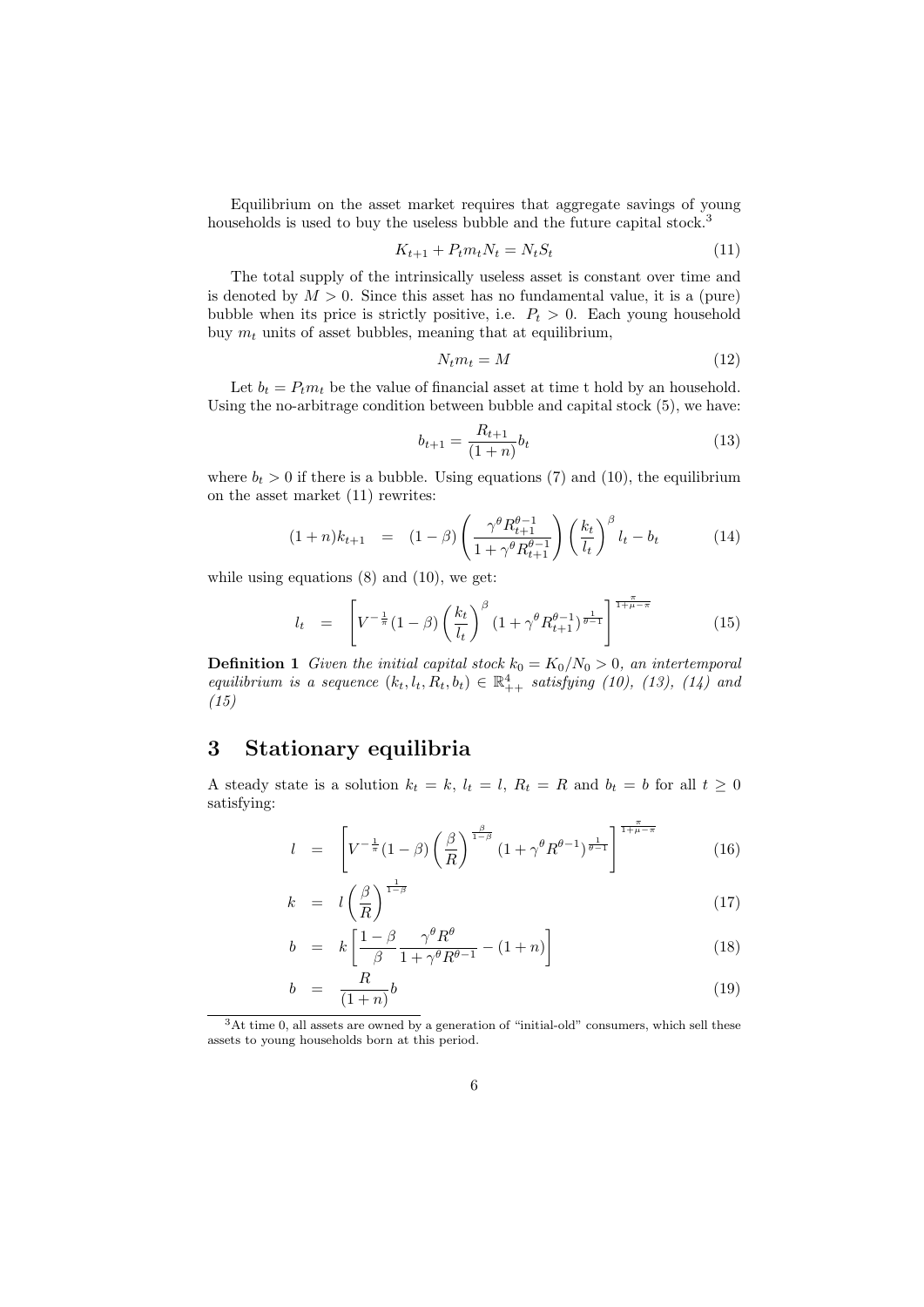There are two types of stationary equilibria, the bubbleless ones with  $b = 0$ and the bubbly ones with  $b > 0$ .

We first study the existence and uniqueness of a bubbleless steady state. Using equation (18), the value of the interest rate at such a steady state  $R$  is determined by:

$$
\delta(\tilde{R}) \equiv \frac{\gamma^{\theta} \tilde{R}^{\theta}}{1 + \gamma^{\theta} \tilde{R}^{\theta - 1}} = \frac{\beta(1 + n)}{1 - \beta}
$$
\n(20)

where the function  $\delta(R)$  is strictly increasing with  $\delta(0) = 0$  and  $\lim_{R\to+\infty} \delta(R) =$  $+\infty$ . We easily deduce that there exists a unique  $\bar{R} > 0$  that solves (20). The following proposition summarizes this result:

**Proposition 1** There exists a unique bubbleless steady state given by  $(k, l, R, b)$  =  $(\tilde{k}, \tilde{l}, \tilde{R}, 0).$ 

The stationary values  $\tilde{l}$  and  $\tilde{k}$  are determined by substituting  $\tilde{R}$  in (16) and  $(17)$ 

We switch now to the bubbly steady state where  $b > 0$ . When there is a bubble,  $b > 0$ , equation (19) implies that  $R^* = (1+n)$ , where  $R^*$  represents the interest rate at a bubbly steady state. Substituting this last expression in (18), a positive bubble  $b > 0$  means:

$$
\frac{\gamma^{\theta}(1+n)^{\theta}}{1+\gamma^{\theta}(1+n)^{\theta-1}} > \frac{\beta(1+n)}{1-\beta}
$$
\n(21)

which is equivalent to  $\delta(1+n) > \delta(\tilde{R})$  using equation (20), i.e.  $1+n > \tilde{R}$ .

**Proposition 2** There exists a unique bubbly steady state  $(k, l, R, b) = (k^*, l^*, 1 +$  $(n, b^*)$  if  $\tilde{R} < (1+n)$  or equivalently:

$$
\frac{\gamma^{\theta}(1+n)^{\theta-1}}{1+\gamma^{\theta}(1+n)^{\theta-1}} > \frac{\beta}{1-\beta}
$$
\n(22)

By inspection of inequality (22), we see that Proposition 2 will be satisfied if β is low enough,  $\gamma$  and n are sufficiently high. In that case, equations (16)-(18) give the stationary values  $l^*, k^*$  and  $b^*$  substituting R by  $1 + n$ .

The bubble exists if the interest rate at the bubbleless steady state  $\tilde{R}$  is lower than the sum of the population growth rate and the depreciation of capital  $1+n$ , which is also the return of capital at the bubbly steady state. The increase of the capital return occurs because the bubble compensates the shortage of asset and over-saving. When labor is exogenous, this means a lower capital stock at the bubbly than at the bubbleless steady state (Tirole (1985)). When labor is endogenous, it is the capital-labor ratio which is lower at the bubbly steady state. Therefore, as we will see, if labor is higher, capital can be higher too at the bubbly steady state, which means that there is a crowding-in effect of the bubble.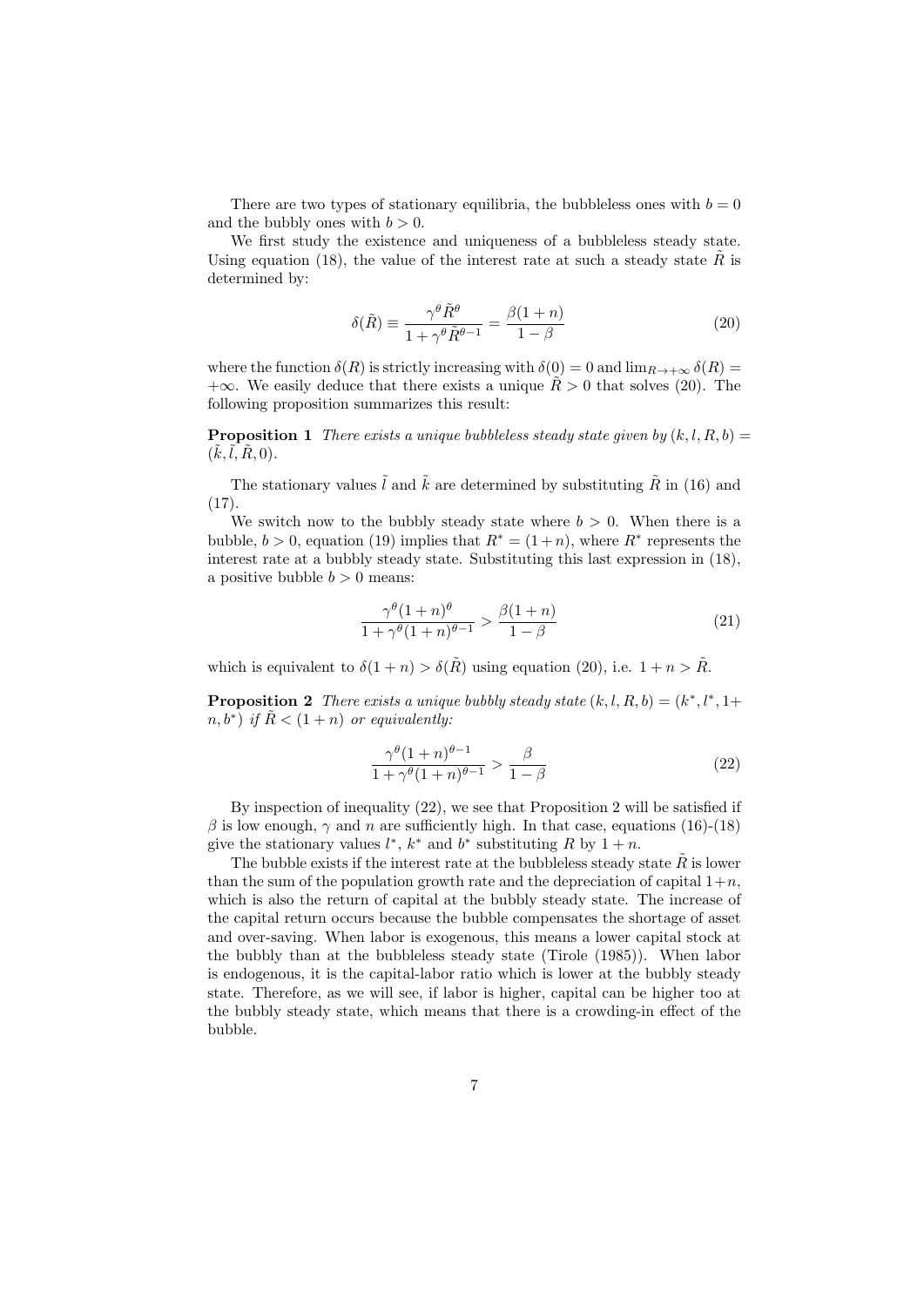## 4 Labor supply and crowding-in effect of bubbles

We now examine whether the existence of asset bubble raises employment and capital comparing the bubbly and and bubbleless steady states.<sup>4</sup> By assessing the elasticity of labor supply and capital with respect to the interest rate, we will be able to deduce whether the bubbly steady state is characterized by higher levels of capital and labor supply.

When the bubble exists, the interest rate increases from  $\tilde{R}$  to  $R^*$ . Such an increase will push up employment. Indeed, using equation (16), the elasticity of l with respect to R,  $\xi_{l,R}$ , is determined by:

$$
\xi_{l,R} = \frac{\pi}{1 + \mu - \pi} \left( \frac{\gamma^{\theta} R^{\theta - 1}}{1 + \gamma^{\theta} R^{\theta - 1}} - \frac{\beta}{1 - \beta} \right) \tag{23}
$$

Using (18),  $b \ge 0$  implies:

$$
\xi_{l,R} \geqslant \frac{\pi}{1+\mu-\pi} \frac{\beta}{1-\beta} \left( \frac{1+n}{R} - 1 \right) \geqslant 0 \tag{24}
$$

because all the steady states we consider are characterized by  $R \leq 1 + n$ . This means that  $l^* > \tilde{l}$ .

The capital stock per worker depends positively on the labor supply and negatively on the interest rate. According to equation  $(17)$ , the elasticity of k with respect to  $R, \xi_{k,R}$ , is given by:

$$
\xi_{k,R} = \xi_{l,R} - \frac{1}{1-\beta} = \frac{\pi}{1+\mu-\pi} \left( \frac{\gamma^{\theta} R^{\theta-1}}{1+\gamma^{\theta} R^{\theta-1}} - \Omega \right)
$$
(25)

where  $\Omega \equiv \frac{1+\mu-\pi(1-\beta)}{\pi(1-\beta)} > 0$ . We note that  $\Omega < 1$  if and only if:

$$
\pi > \frac{1+\mu}{2(1-\beta)}\tag{26}
$$

which is satisfied for  $\mu$  and  $\beta$  low, and  $\pi$  sufficiently close to 1. Using equation  $(25), \xi_{k,R} > 0$  if and only if:

$$
R > \left[\frac{\Omega}{\gamma^{\theta}(1-\Omega)}\right]^{\frac{1}{\theta-1}} = \left[\frac{1+\mu-\pi(1-\beta)}{\gamma^{\theta}(2\pi(1-\beta)-(1+\mu))}\right]^{\frac{1}{\theta-1}} \equiv \underline{R}
$$
 (27)

We will have  $k^* > \tilde{k}$  if  $R^* > \tilde{R} > R$ . Using (20), it requires  $\delta(R) <$  $(1 + n)\beta/(1 - \beta)$ , which is equivalent to:

$$
\frac{\left[1+\mu-\pi(1-\beta)\right]^{\frac{\theta}{\theta-1}}}{\pi\beta\left[\gamma^{\theta}(2\pi(1-\beta)-(1+\mu))\right]^{\frac{1}{\theta-1}}} < 1+n
$$
\n(28)

This last inequality is satisfied for  $\mu$  and  $\beta$  low,  $\pi$  sufficiently close to 1,  $\gamma$ and  $n$  high enough. This result is summarized in the following proposition:

<sup>4</sup>For the sake of brevity, we do not analyze dynamics, which have been incidentally studied in previous papers with or without bubbles (Benhabib and Laroque (1988), Nourry (2001)).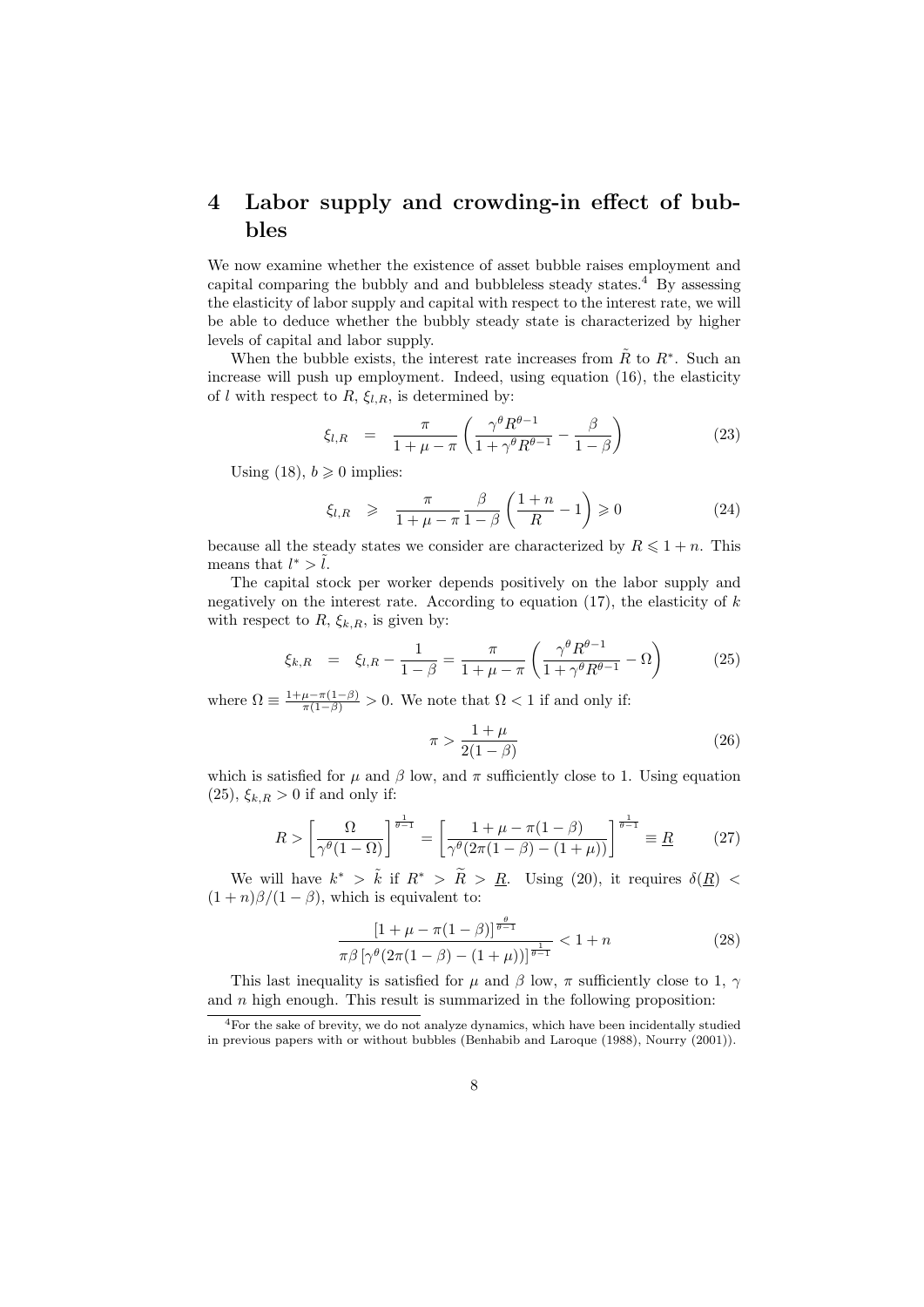Proposition 3 Assume that inequality (22) holds.

- 1. Labor is higher at the bubbly steady state, i.e.  $l^* > l$ .
- 2. Capital is higher at the bubbly steady state, i.e.  $k^* > \tilde{k}$ , if inequalities (26) and (28) are satisfied, which requires  $\mu$  and  $\beta$  low,  $\pi$  sufficiently close to 1,  $\gamma$  and n high enough.

When there is a bubble, the return of capital raises. Despite the decrease of the wage it implies, labor supply always increases. This raise allows to generate a higher level of capital in accordance with the higher interest and, therefore, the lower level of capital-labor ratio. In such a case, the bubble is productive and has a crowding-in effect. Of course, this implies a higher level of production (per capita).

Our model generalizes the result obtained by Shi and Suen (2014). They consider the particular case of a separable utility function between consumptions when young and old. In our setting, it corresponds to the particular case where  $\pi = \frac{\theta - 1}{\theta}$ . Using a calibration, they explain that the bubble has a crowding-in effect if the elasticity of intertemporal substitution in consumption  $\theta$  is sufficiently high. They calibrate the value of  $\theta$  to 6.66. This result is inconsistent with the empirical estimates that show that the value of  $\theta$  is rather between 1 and 2 (Gruber (2013), Mulligan (2002), Vissing-Jorgensen and Attanasio (2003)).

In contrast to Shi and Suen (2014), we explicitly and theoretically prove that the bubble may have a crowding-in effect on capital and labor. The utility function we consider is more general than their and disentangles the degree of homogeneity  $\pi$  from the elacticity of intertemporal substitution in consumption  $\theta$ . This degree of homogeneity should be sufficiently close to one, but the bubble may have a crowding-in effect for smaller and more realistic values of the elacticity of intertemporal substitution in consumption than in Shi and Suen (2014).

To reinforce our argument, let us consider the case of a Cobb-Douglas utility over the consumptions in both periods. We obtain this case for  $\pi = 1$  and  $\theta = 1$ . Then, the utility function (1) writes  $c_{1t}c_{2t+1}^{\gamma} - V_{\frac{1+\mu}{1+\mu}}^{l_{t}^{\gamma}+1}$ . According to Proposition 2, equations (23) and (25), the bubble exists and has a crowding-in effect on labor and capital, i.e.  $k^* > \tilde{k}$  and  $l^* > \tilde{l}$ , if:

$$
\frac{\gamma}{1+\gamma}>\frac{\mu+\beta}{1+\beta}
$$

This proves that contrary to what is agued by Shi and Suen (2014), a bubble exists and has a crowding-in effect for an elasticity of intertemporal substitution in consumption not arbitrarily large. As we show, the bubble can enhance capital and labor under a Cobb-Douglas utility over consumptions, which corresponds to a unit value of this elasticity. It requires an elasticity of labor supply  $1/\mu$  and a saving rate  $\gamma/(1+\gamma)$  sufficiently high, and a share of capital  $\beta$  low enough.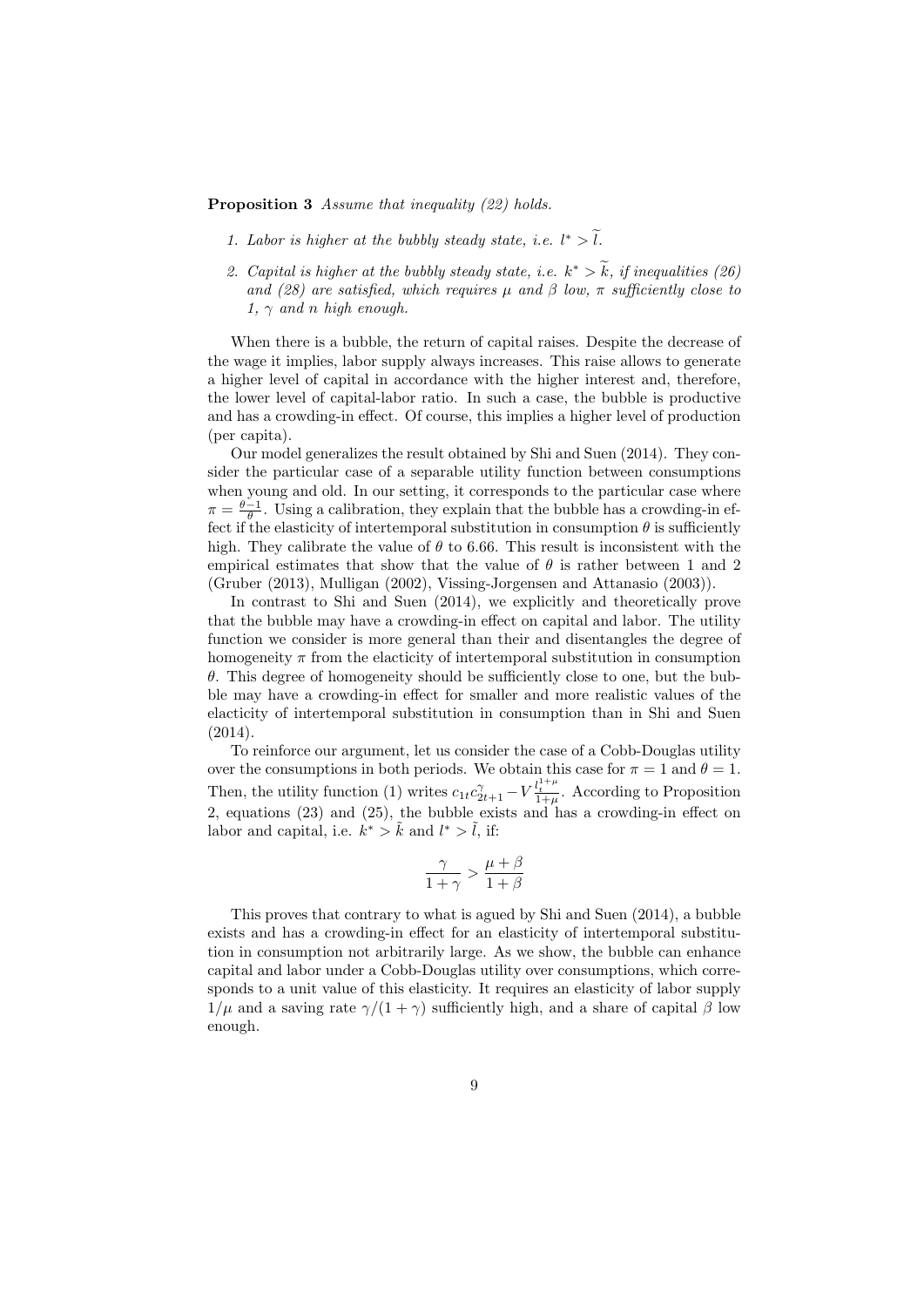## 5 Conclusion

In this paper, we have highlighted in a more general way than previous papers the interaction between bubbles, labor and capital. We have thus considered an OLG model with elastic labor supply. Asset bubble can appear if the interest rate at the bubbleless equilibrium is lower than the growth rate of population. We have found some conditions such that the bubble has a crowding-in effect on capital and labor. In contrast to Shi and Suen (2014), our result is theoretically shown and does not require an elasticity of intertemporal substitution in consumption too high. Considering a non-separable utility function between consumptions when young and old, the crowding-in effect of the bubble holds for values of that elasticity close or equal to 1, which are empirically relevant values. Therefore, this paper shows that endogenous labor is a relevant channel that may contribute to explain that bubble episodes are characterized by higher levels of capital and employment.

## References

- [1] Benhabib, J. and Laroque, G. (1988): " On competitive cycles in productive economies", Journal of Economic Theory 45, 145-170.
- [2] Farhi, E. and Tirole, J. (2012): "Bubbly liquidity ", The Review of Economic Studies **79**, 678-706.
- [3] Gruber, J. (2013): "A tax-based estimate of the elasticity of intertemporal substitution," Quarterly Journal of Finance 3, 1-20.
- [4] Hashimoto, K. I. and Im, R. (2019): "Asset bubbles, labour market frictions and R& D-based growth ", *Canadian Journal of Economics* 52, 822-846.
- [5] Hirano, T. and Yanagawa, N. (2016): "Asset bubbles, endogenous growth, and financial frictions". The Review of Economic Studies 84, 406-443.
- [6] Kocherlakota, N. (2009): "Bursting bubbles: consequences and cures", mimeo, Federal Reserve Bank of Minneapolis.
- [7] Kocherlakota, N. R. (2011): "Bubbles and unemployment ", Marseilles, France, Speech 43, Federal Reserve Bank of Minneapolis.
- [8] Kunieda, T., Hashimoto, K.I. and Im, R. (2017): "Asset bubbles, unemployment, and a financial crisis, ", Discussion Paper Series 156, School of Economics, Kwansei Gakuin University.
- [9] Martin, A. and Ventura, J. (2012): "Economic growth with bubbles ", American Economic Review 102, 3033-58.
- [10] Miao, J. Wang, P and Xu, L. (2016): "Stock market bubbles and unemployment", Economic Theory 61, 273-307.